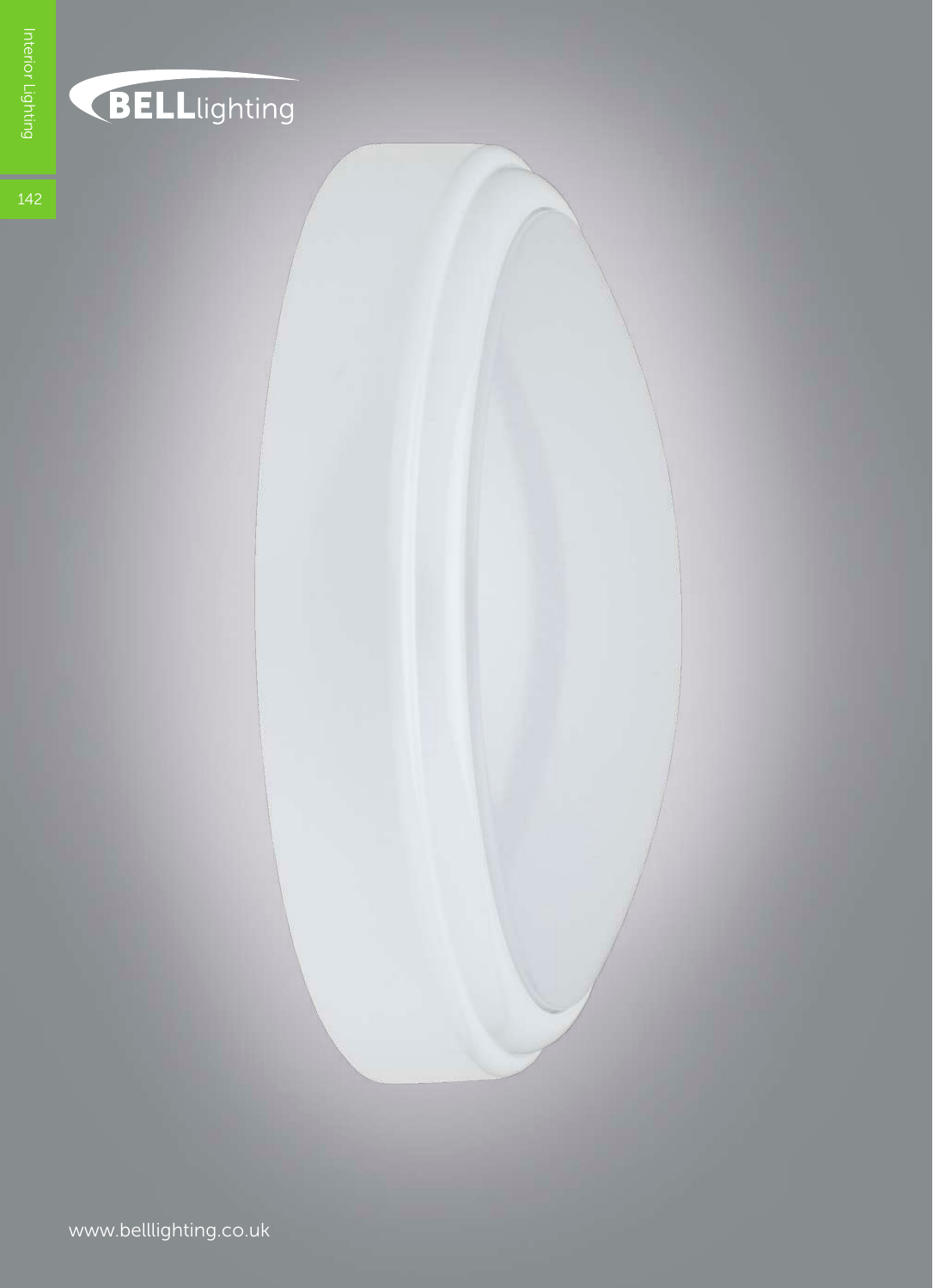143



## LED Bulkhead

One of our most popular LED Bulkheads, the Aqua2 has stood the test of time. This cost-effective replacement for 28W 2D fittings is supplied with a high transmission frosted diffuser and is IP65 as standard.

- Supplied with white trim, easy fit chrome and satin trims available
- The ideal replacement for 28W 2D Fittings
- Tri level control now included on corridor dim versions
- Emergency option
- Microwave and corridor dimming function option
- High transmission frosted diffuser
- No lamp replacement
- No maintenance
- 35000 hour life
- IP65 Sealed fitting
- 8M detection range on corridor dim option (2.6m mounting height)
- Rear cable entry





06636 B10: Maximum 10% of fittings failure rate over rated hoursLMR80: Maximum 20% of lumen depreciation over rated hours.



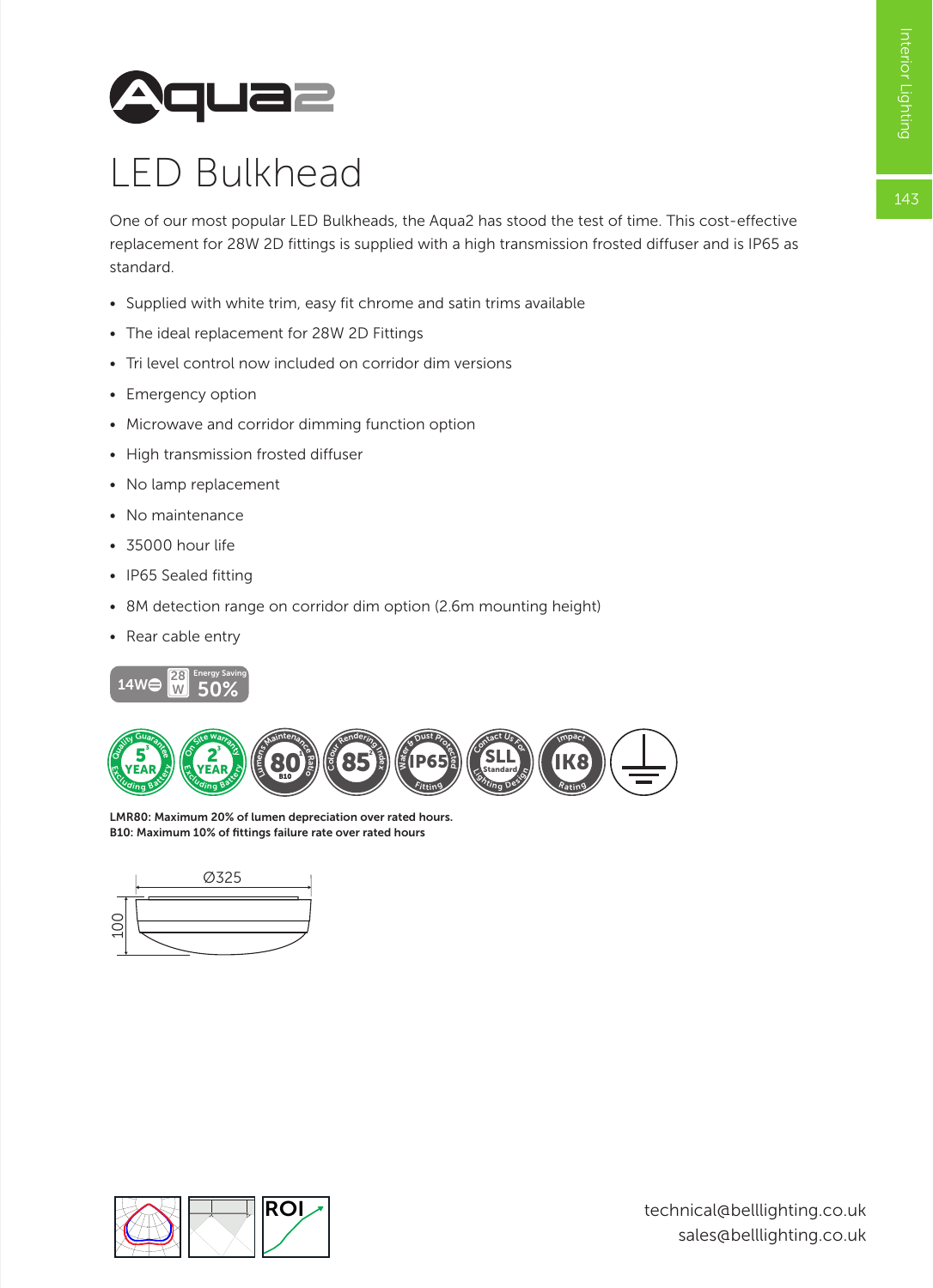

## LED Bulkhead

| <b>Technical Specification</b> |                                                              |  |  |  |  |
|--------------------------------|--------------------------------------------------------------|--|--|--|--|
| Construction                   | Polycarbonate body and lens                                  |  |  |  |  |
| Driver                         | <b>BELL</b>                                                  |  |  |  |  |
| LED Chip                       | Samsung                                                      |  |  |  |  |
| IP Rating                      | <b>IP65</b>                                                  |  |  |  |  |
| Operating Temp                 | $-20^{\circ}$ C to $+35^{\circ}$ C                           |  |  |  |  |
| Input Voltage                  | $220 - 240V$                                                 |  |  |  |  |
| Power Factor                   | > 0.9                                                        |  |  |  |  |
| <b>CRI</b>                     | 85 - Exceeds EU standard of Ra 80 for Colour Rendering Index |  |  |  |  |
| <b>LMR</b>                     | 80 - Exceeds EU standard of 70 for Lumens Maintenance Ratio  |  |  |  |  |

| Code  | W  | Description                                                                                         | Lm   | Temp  | Hours |
|-------|----|-----------------------------------------------------------------------------------------------------|------|-------|-------|
| 06636 | 14 | Agua2 LED Bulkhead Standard Version (No Sensor)                                                     | 1100 | 3500K | 35000 |
| 06637 | 14 | Aqua2 LED Bulkhead Standard Version (No Sensor)<br>Emergency 3 hour maintained                      | 1100 | 3500K | 35000 |
| 06638 | 14 | Agua2 LED Bulkhead Microwave Version On/Off With<br>Presence Detection                              | 1100 | 3500K | 35000 |
| 06639 | 14 | Agua2 LED Bulkhead Microwave Version On/Off With<br>Presence Detection, Emergency 3 hour maintained | 1100 | 3500K | 35000 |
| 06640 | 14 | Agua2 LED Bulkhead Microwave Version<br>with Corridor Dim Function                                  | 1100 | 3500K | 35000 |
| 06641 | 14 | Agua2 LED Bulkhead Microwave Version with Corridor Dim<br>Function, Emergency 3 hour maintained     | 1100 | 3500K | 35000 |
| 06634 |    | Chrome ring accessory                                                                               |      |       |       |
| 06635 |    | Satin ring accessory                                                                                |      |       |       |

Tri-Level Control (Corridor Function)

Microwave Max Operating Height 3.2m

Emergency versions must be tested in line with the requirements of BS5266, failure to do so may effect battery life and warranty .



With sufficient natural light, the fitting does not switch on when presence is detected.



With insufficient natural light, the sensor switches on automatically when someone enters the room.



When the room is empty, light dims to stand-by level (10% / 20% / 30%) after the hold-time.



elapsed.

Offers 3 levels of light: 100%-dimmed light (10%, 20%, 30%)-off; and 2 periods of selectable waiting time: motion holdtime and stand-by period; selectable daylight threshold and choice of detection area.

 $144$ 

## www.belllighting.co.uk